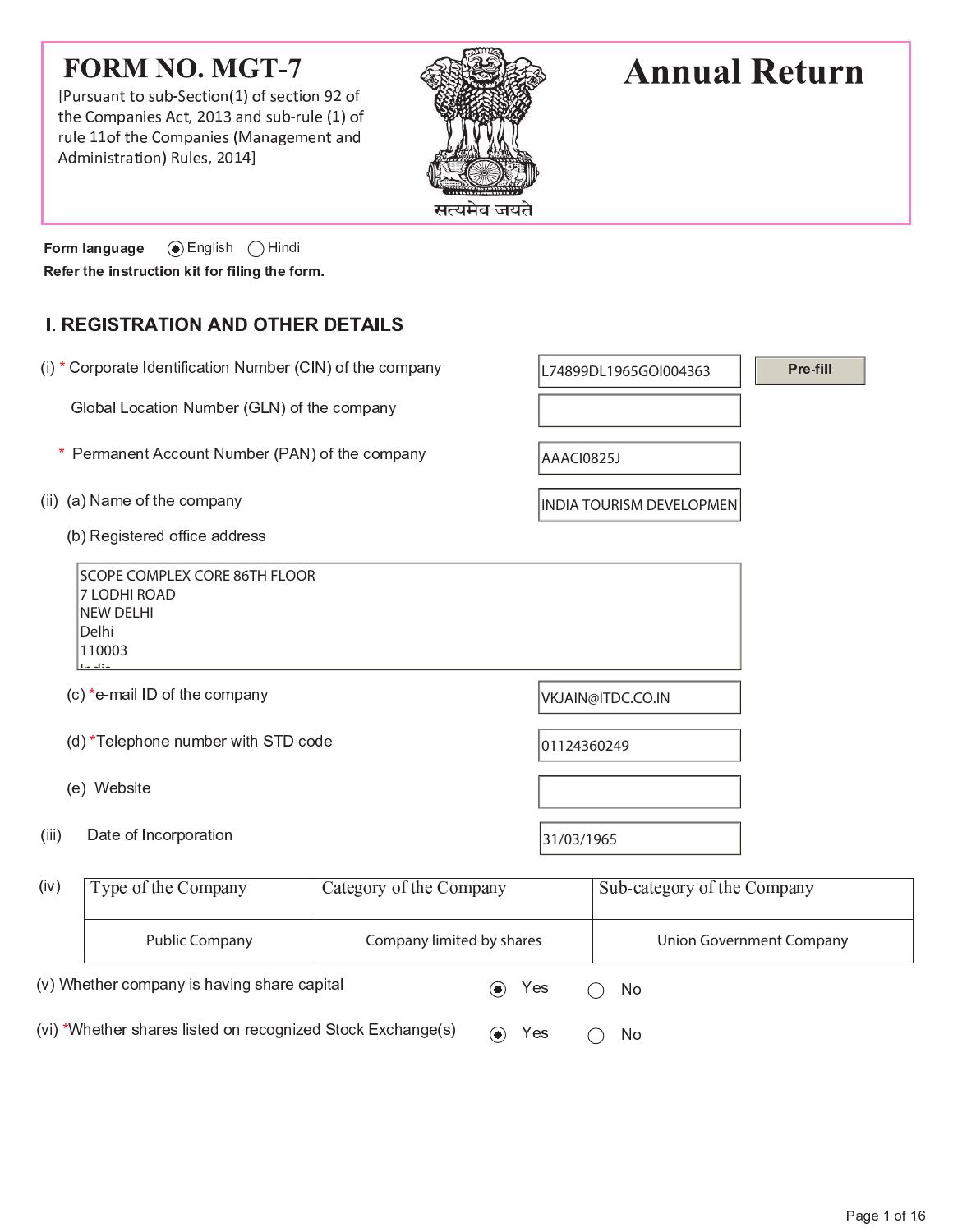#### (a) Details of stock exchanges where shares are listed

| $S$ . No.                                                                                           | <b>Stock Exchange Name</b>                                                                |                                  |                                 | Code |                       |              |
|-----------------------------------------------------------------------------------------------------|-------------------------------------------------------------------------------------------|----------------------------------|---------------------------------|------|-----------------------|--------------|
|                                                                                                     |                                                                                           | National Stock Exchange (NSE)    |                                 |      | 1,024                 |              |
|                                                                                                     |                                                                                           | The Stock Exchange, Mumbai (BSE) |                                 |      | 1                     |              |
|                                                                                                     |                                                                                           |                                  |                                 |      |                       |              |
|                                                                                                     | (b) CIN of the Registrar and Transfer Agent                                               |                                  |                                 |      | U72400TG2017PTC117649 | Pre-fill     |
|                                                                                                     | Name of the Registrar and Transfer Agent                                                  |                                  |                                 |      |                       |              |
|                                                                                                     | <b>KFIN TECHNOLOGIES PRIVATE LIMITED</b>                                                  |                                  |                                 |      |                       |              |
|                                                                                                     | Registered office address of the Registrar and Transfer Agents                            |                                  |                                 |      |                       |              |
|                                                                                                     | Selenium, Tower B, Plot No- 31 & 32,<br>Financial District, Nanakramguda, Serilingampally |                                  |                                 |      |                       |              |
|                                                                                                     | (vii) *Financial year From date                                                           | 01/04/2019                       | (DD/MM/YYYY) To date            |      | 31/03/2020            | (DD/MM/YYYY) |
|                                                                                                     | (viii) *Whether Annual general meeting (AGM) held                                         |                                  | Yes<br>$\left( \bullet \right)$ |      | No                    |              |
|                                                                                                     | (a) If yes, date of AGM                                                                   | 30/12/2020                       |                                 |      |                       |              |
|                                                                                                     | (b) Due date of AGM                                                                       | 30/09/2020                       |                                 |      |                       |              |
| (c) Whether any extension for AGM granted<br>No<br>Yes<br>$\odot$                                   |                                                                                           |                                  |                                 |      |                       |              |
| (d) If yes, provide the Service Request Number (SRN) of the application form filed for<br>extension |                                                                                           |                                  |                                 |      |                       |              |
|                                                                                                     | (e) Extended due date of AGM after grant of extension                                     |                                  |                                 |      | 31/12/2020            |              |
|                                                                                                     | <b>II. PRINCIPAL BUSINESS ACTIVITIES OF THE COMPANY</b>                                   |                                  |                                 |      |                       |              |

\*Number of business activities  $|2|$ 

| S No | Main       | Description of Main Activity group Business |          | Description of Business Activity                                                   | ∣% of turnover ∣ |
|------|------------|---------------------------------------------|----------|------------------------------------------------------------------------------------|------------------|
|      | Activity   |                                             | Activity |                                                                                    | of the           |
|      | group code |                                             | Code     |                                                                                    | company          |
|      |            | Accommodation and Food Service   1          |          | Accommodation services provided by<br>Hotel, Inns, Resorts, holiday homes, hostel, | 68.79            |
|      | IN         | Support service to Organizations            | IN7      | Other support services to organizations                                            | 10.68            |

### III. PARTICULARS OF HOLDING, SUBSIDIARY AND ASSOCIATE COMPANIES (INCLUDING JOINT VENTURES)

m n n n m r k s o m v r s o m v r s o m v r s o m v r s o m v r s o m v r s o m v r s o m v r s o m v r s o m

Pre-fill All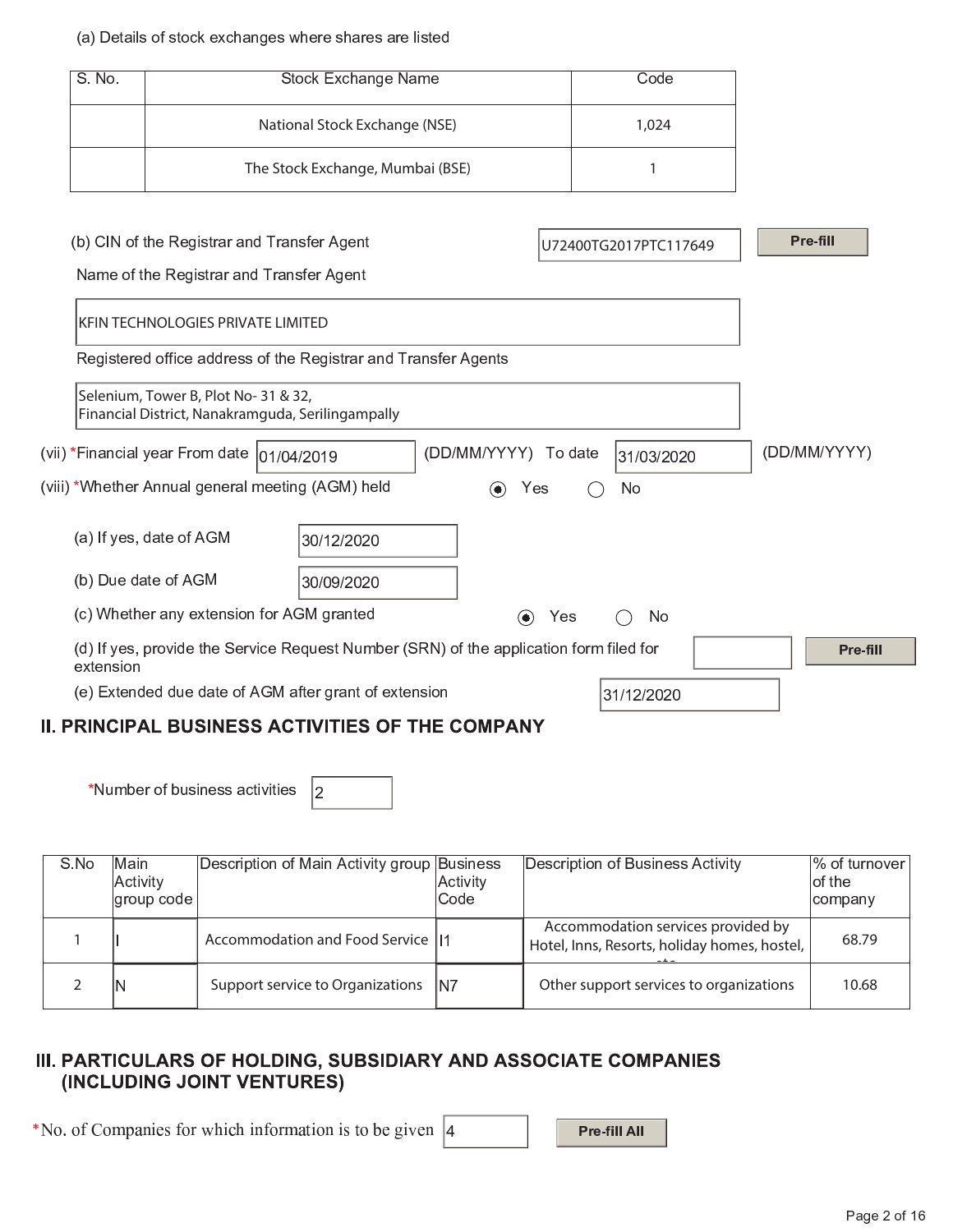| S.No | Name of the company                             | CIN / FCRN            | Holding/ Subsidiary/Associate/<br>Joint Venture | % of shares held |
|------|-------------------------------------------------|-----------------------|-------------------------------------------------|------------------|
|      | PONDICHERRY ASHOK HOTEL   U17111PY1986SGC000417 |                       | Subsidiary                                      | 51               |
|      | PUNJAB ASHOK HOTEL COMP/ U45202CH1998SGC021936  |                       | Subsidiary                                      | 51               |
|      | IRANCHI ASHOK BIHAR HOTEL                       | U55100BR1983SGC001855 | Subsidiary                                      | 51               |
| 4    | UTKAL ASHOK HOTEL CORPOF U55101OR1983GOI001276  |                       | Subsidiary                                      | 98               |

### IV. SHARE CAPITAL, DEBENTURES AND OTHER SECURITIES OF THE COMPANY

### (i) \*SHARE CAPITAL

(a) Equity share capital

| <b>Particulars</b>                           | Authorised<br>capital | <i><b>Issued</b></i><br>capital | Subscribed<br>capital | Paid up capital |
|----------------------------------------------|-----------------------|---------------------------------|-----------------------|-----------------|
| Total number of equity shares                | 150,000,000           | 85,769,400                      | 85,769,400            | 85,769,400      |
| Total amount of equity shares (in<br>(Rupees | 1,500,000,000         | 857,694,000                     | 857,694,000           | 857,694,000     |

#### Number of classes

| Class of Shares                           | Authorised<br>capital | <b>Issued</b><br>capital | Subscribed<br> capital | Paid up capital |
|-------------------------------------------|-----------------------|--------------------------|------------------------|-----------------|
| Number of equity shares                   | 150,000,000           | 85,769,400               | 85,769,400             | 85,769,400      |
| Nominal value per share (in rupees)       | 10                    | 10                       | 10                     | 10              |
| Total amount of equity shares (in rupees) | 1,500,000,000         | 857,694,000              | 857,694,000            | 857,694,000     |

 $\vert$ 1

### (b) Preference share capital

| <b>Particulars</b>                                                    | Authorised<br>capital | <i><b>Issued</b></i><br>capital | Subscribed<br>capital | Paid-up capital |
|-----------------------------------------------------------------------|-----------------------|---------------------------------|-----------------------|-----------------|
| Total number of preference shares $\mid$                              |                       |                                 |                       |                 |
| Total amount of preference shares $\vert_{\Omega}$<br>$ $ (in rupees) |                       |                                 |                       |                 |

Number of classes

| Class of shares                               | <b>Authorised</b><br>capital | <b>Issued</b><br>capital | <b>Subscribed</b><br>$ $ capital | Paid up capital |
|-----------------------------------------------|------------------------------|--------------------------|----------------------------------|-----------------|
| Number of preference shares                   |                              |                          |                                  |                 |
| Nominal value per share (in rupees)           |                              |                          |                                  |                 |
| Total amount of preference shares (in rupees) |                              |                          |                                  |                 |

 $|0\rangle$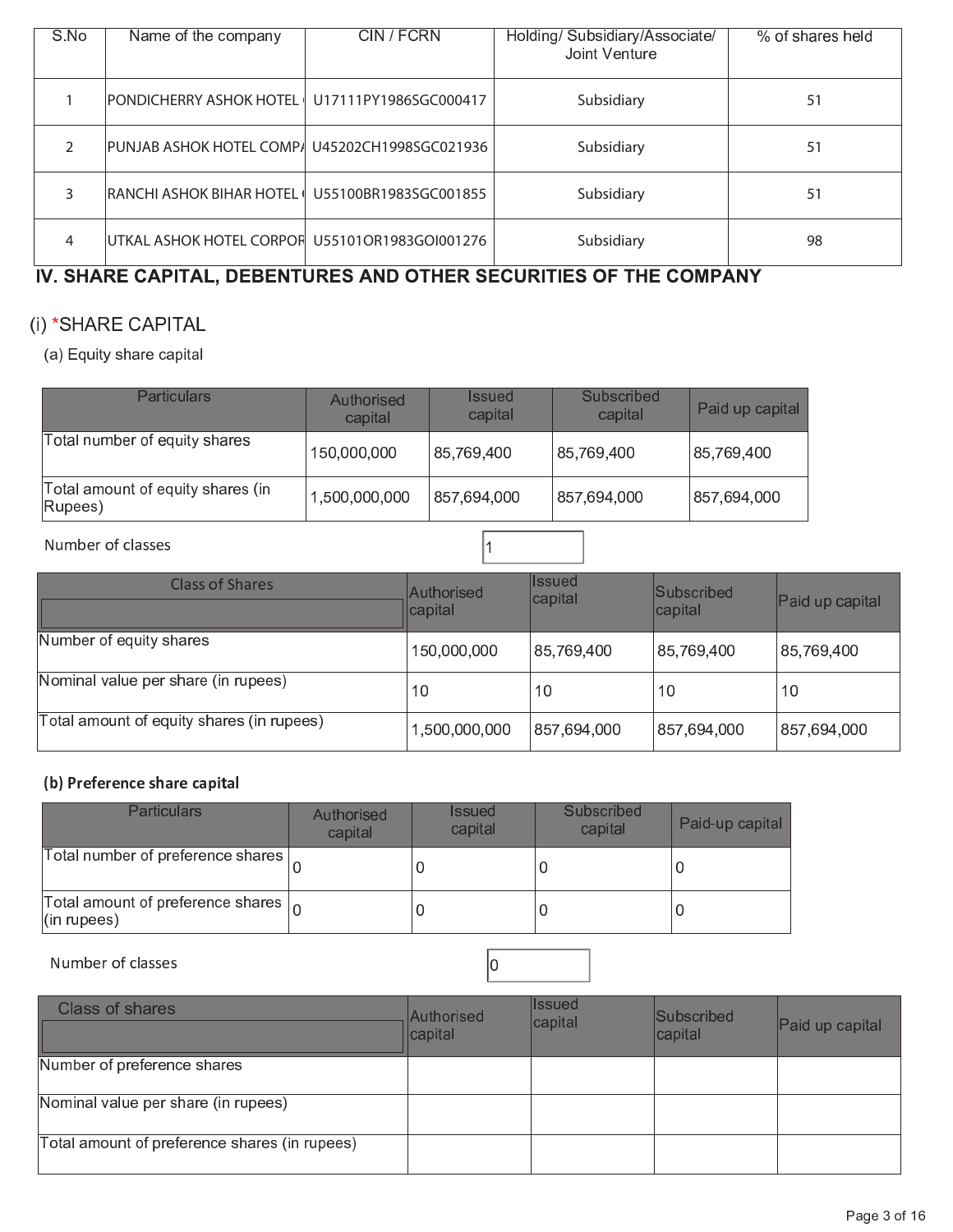### (c) Unclassified share capital

| <b>Particulars</b>                  | <b>Authorised Capital</b> |
|-------------------------------------|---------------------------|
| Total amount of unclassified shares |                           |

### (d) Break-up of paid-up share capital

| <b>Class of shares</b>                        | <b>Number of</b><br>shares | <b>Total nominal</b><br>amount | <b>Total Paid-up</b><br>amount | <b>Total premium</b> |
|-----------------------------------------------|----------------------------|--------------------------------|--------------------------------|----------------------|
| <b>Equity shares</b>                          |                            |                                |                                |                      |
| At the beginning of the year                  | 85,769,400                 | 857,694,000                    | 857,694,000                    |                      |
| Increase during the year                      | $\mathbf 0$                | $\mathbf 0$                    | $\boldsymbol{0}$               | 0                    |
| i. Pubic Issues                               | $\mathbf 0$                | $\mathbf 0$                    | $\mathbf 0$                    | 0                    |
| ii. Rights issue                              | $\mathbf 0$                | 0                              | $\boldsymbol{0}$               | 10                   |
| iii. Bonus issue                              | $\mathbf 0$                | 0                              | $\boldsymbol{0}$               | 0                    |
| iv. Private Placement/ Preferential allotment | $\mathbf 0$                | $\boldsymbol{0}$               | $\boldsymbol{0}$               | 10                   |
| v. ESOPs                                      | $\mathbf 0$                | $\mathbf 0$                    | $\mathbf 0$                    | 0                    |
| vi. Sweat equity shares allotted              | $\mathbf 0$                | $\boldsymbol{0}$               | $\boldsymbol{0}$               | 10                   |
| vii. Conversion of Preference share           | $\mathbf 0$                | 0                              | $\boldsymbol{0}$               | 0                    |
| viii. Conversion of Debentures                | $\mathbf 0$                | $\mathbf 0$                    | $\boldsymbol{0}$               | 10                   |
| ix. GDRs/ADRs                                 | $\mathbf 0$                | $\mathbf 0$                    | $\boldsymbol{0}$               | 10                   |
| x Others, specify                             |                            |                                |                                |                      |
| Decrease during the year                      | $\mathbf 0$                | $\mathbf 0$                    | $\boldsymbol{0}$               | 0                    |
| i. Buy-back of shares                         | $\mathbf 0$                | 0                              | 0                              | 10                   |
| ii. Shares forfeited                          | $\mathbf 0$                | 0                              | $\boldsymbol{0}$               | 10                   |
| iii. Reduction of share capital               | $\,0\,$                    | 0                              | $\boldsymbol{0}$               | 10                   |
| iv Others, specify                            |                            |                                |                                |                      |
| At the end of the year                        | 85,769,400                 | 857,694,000                    | 857,694,000                    |                      |
| Preference shares                             |                            |                                |                                |                      |
| At the beginning of the year                  | $\,0\,$                    | 0                              | $\boldsymbol{0}$               |                      |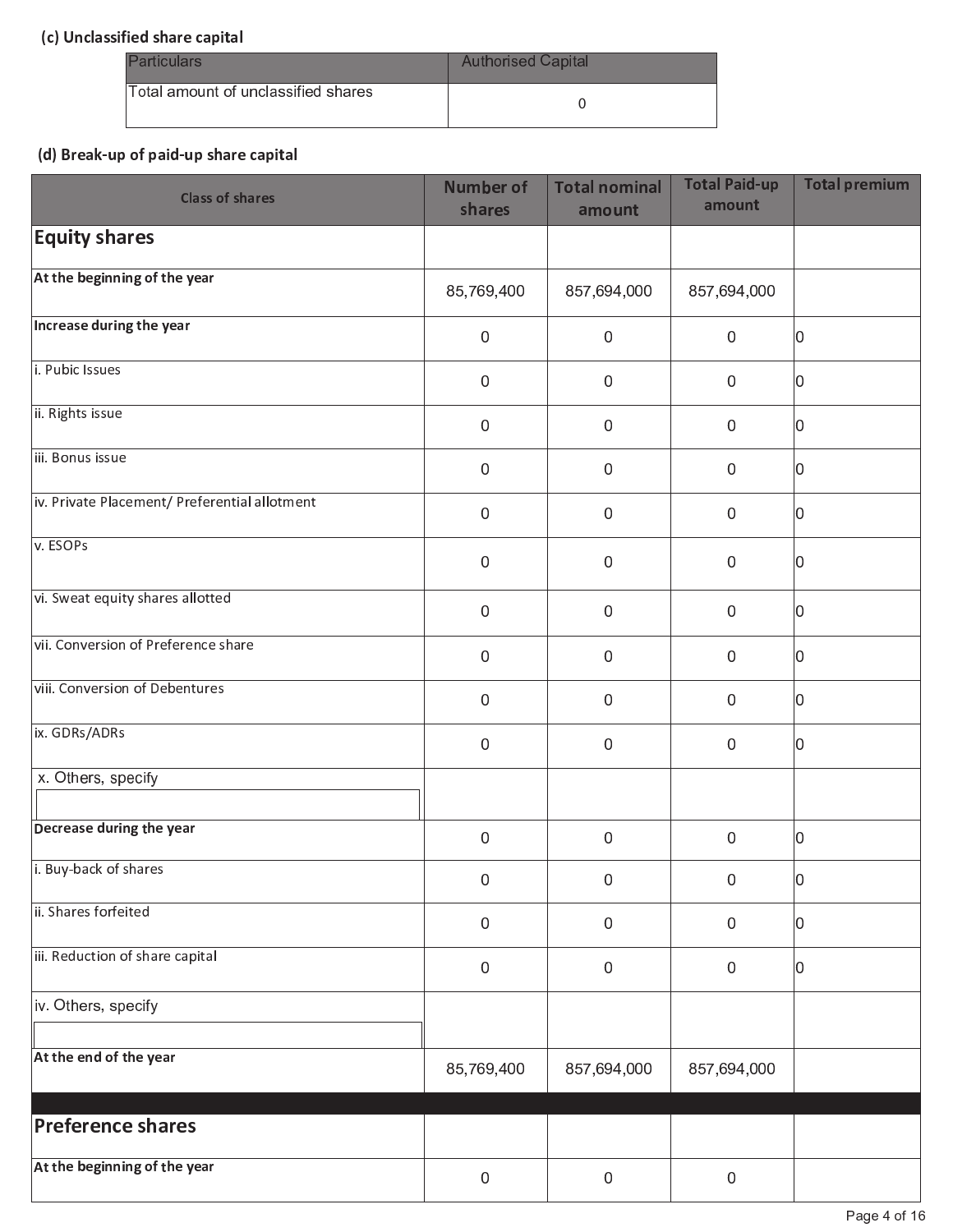| Increase during the year         | 0           | $\mathbf 0$ | 0           | 10 |
|----------------------------------|-------------|-------------|-------------|----|
| i. Issues of shares              | 0           | $\Omega$    | $\Omega$    | ١O |
| ii. Re-issue of forfeited shares | $\mathbf 0$ | $\mathbf 0$ | 0           | ۱N |
| iii. Others, specify             |             |             |             |    |
| Decrease during the year         | 0           | $\mathbf 0$ | $\mathbf 0$ | ۱N |
| i. Redemption of shares          | $\mathbf 0$ | $\mathbf 0$ | $\mathbf 0$ | 10 |
| ii. Shares forfeited             | 0           | $\mathbf 0$ | 0           | ۱n |
| iii. Reduction of share capital  | 0           | $\mathbf 0$ | $\Omega$    | 10 |
| iv. Others, specify              |             |             |             |    |
| At the end of the year           | 0           | $\mathbf 0$ | $\Omega$    |    |

(ii) Details of stock split/consolidation during the year (for each class of shares)

 $|0\rangle$ 

| Class of shares |                      | (i) | (iii) | (iii) |
|-----------------|----------------------|-----|-------|-------|
|                 |                      |     |       |       |
| Before split /  | Number of shares     |     |       |       |
| Consolidation   | Face value per share |     |       |       |
| After split /   | Number of shares     |     |       |       |
| Consolidation   | Face value per share |     |       |       |

(iii) Details of shares/Debentures Transfers since closure date of last financial year (or in the case of the first return at any time since the incorporation of the company) \*

| – Nil                                            |               |     |            |  |                          |
|--------------------------------------------------|---------------|-----|------------|--|--------------------------|
| [Details being provided in a CD/Digital Media]   | $\bigcap$ Yes |     | $\odot$ No |  | $\bigcap$ Not Applicable |
|                                                  |               |     |            |  |                          |
|                                                  |               |     |            |  |                          |
| Separate sheet attached for details of transfers | $($ )         | Yes | $\odot$ No |  |                          |

Note: In case list of transfer exceeds 10, option for submission as a separate sheet attachment or submission in a CD/Digital Media may be shown.

| Date of the previous annual general meeting |  |
|---------------------------------------------|--|
|                                             |  |

٦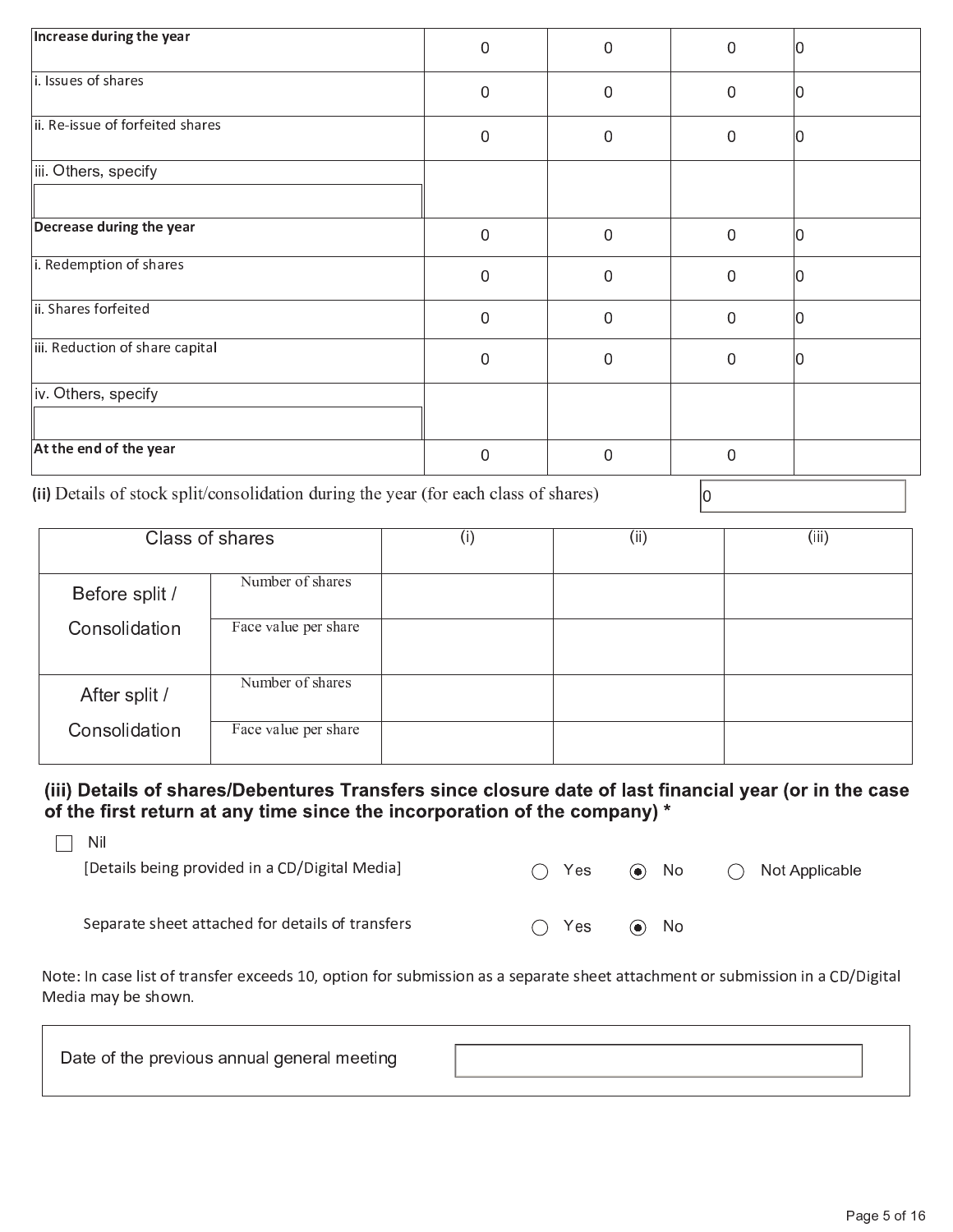| Date of registration of transfer (Date Month Year)<br>30/05/2019                                                  |               |            |                                                             |            |  |
|-------------------------------------------------------------------------------------------------------------------|---------------|------------|-------------------------------------------------------------|------------|--|
| Type of transfer                                                                                                  | Equity Shares |            | 1 - Equity, 2- Preference Shares, 3 - Debentures, 4 - Stock |            |  |
| Number of Shares/ Debentures/<br><b>Units Transferred</b>                                                         | 100           |            | Amount per Share/<br>Debenture/Unit (in Rs.)                | 10         |  |
| Ledger Folio of Transferor                                                                                        |               | ITD0000253 |                                                             |            |  |
| <b>Transferor's Name</b>                                                                                          | Devi          |            |                                                             | Nirmala    |  |
|                                                                                                                   | Surname       |            | middle name                                                 | first name |  |
| Ledger Folio of Transferee<br>ITD0000292                                                                          |               |            |                                                             |            |  |
| <b>Transferee's Name</b><br>Kumar                                                                                 |               |            |                                                             | Sujit      |  |
|                                                                                                                   | Surname       |            | middle name                                                 | first name |  |
| Date of registration of transfer (Date Month Year)<br>1 - Equity, 2- Preference Shares, 3 - Debentures, 4 - Stock |               |            |                                                             |            |  |
| Type of transfer                                                                                                  |               |            |                                                             |            |  |
|                                                                                                                   |               |            |                                                             |            |  |
| Number of Shares/ Debentures/<br><b>Units Transferred</b>                                                         |               |            | Amount per Share/<br>Debenture/Unit (in Rs.)                |            |  |
| Ledger Folio of Transferor                                                                                        |               |            |                                                             |            |  |
| <b>Transferor's Name</b>                                                                                          |               |            |                                                             |            |  |
|                                                                                                                   | Surname       |            | middle name                                                 | first name |  |
| Ledger Folio of Transferee                                                                                        |               |            |                                                             |            |  |
| <b>Transferee's Name</b>                                                                                          | Surname       |            | middle name                                                 | first name |  |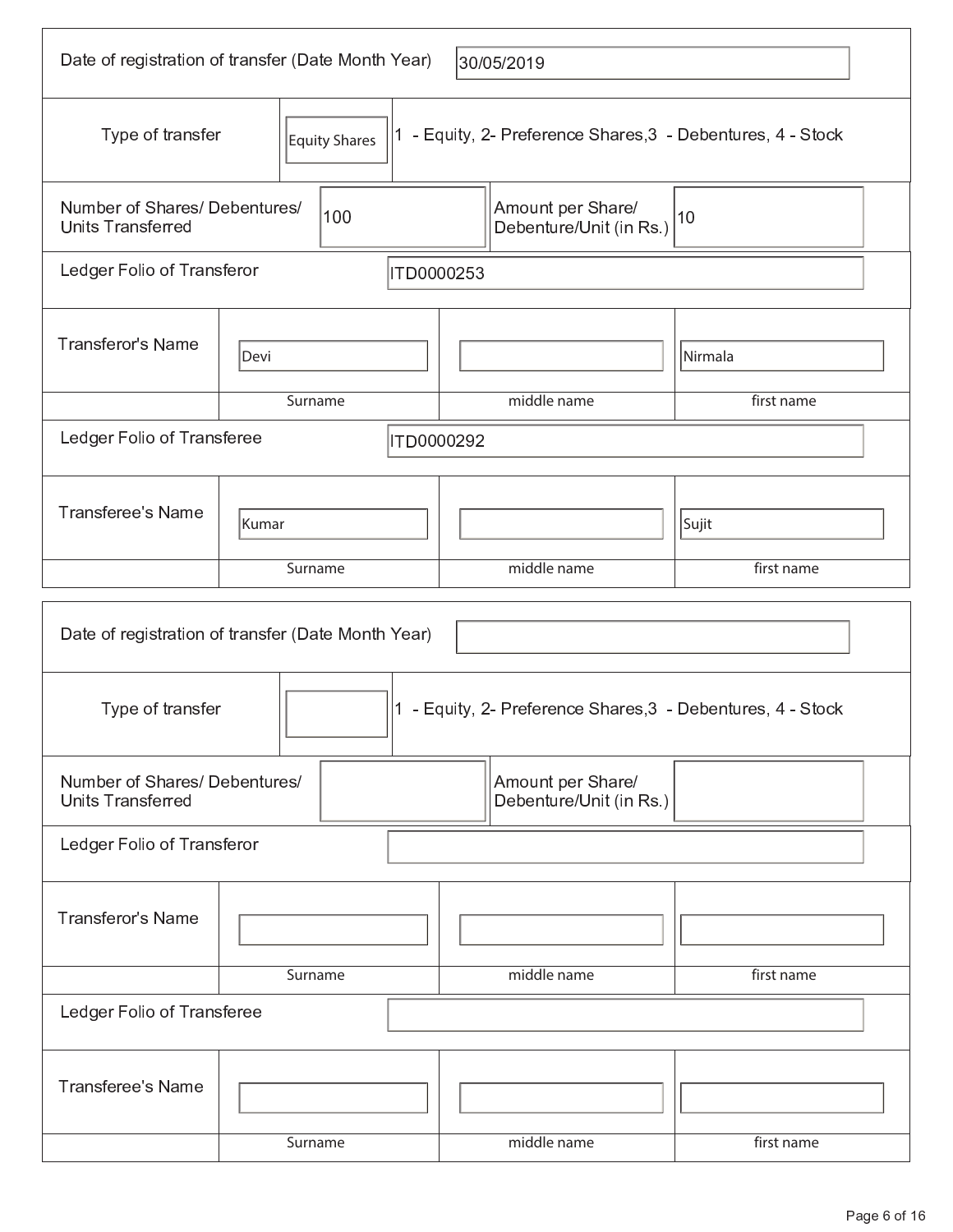### (iv) \*Indebtedness including debentures (Outstanding as at the end of financial year)

| <b>Particulars</b>                                                                                        | Number of units | Nominal value per<br>unit | <b>Total value</b> |
|-----------------------------------------------------------------------------------------------------------|-----------------|---------------------------|--------------------|
| Non-convertible debentures                                                                                | 0               | $\mathbf 0$               | 0                  |
| Partly convertible debentures                                                                             | 0               | $\Omega$                  | $\Omega$           |
| Fully convertible debentures                                                                              | 0               | $\mathbf{0}$              | $\Omega$           |
| Secured Loans (including interest<br>outstanding/accrued but not due for<br>payment) excluding deposits   |                 |                           | $\Omega$           |
| Unsecured Loans (including interest<br>outstanding/accrued but not due for<br>payment) excluding deposits |                 |                           | 0                  |
| Deposit                                                                                                   |                 |                           | $\Omega$           |
| Total                                                                                                     |                 |                           |                    |

#### **Details of debentures**

| <b>Class of debentures</b>           | Outstanding as at<br>the beginning of the year<br>year | Increase during the $\vert$ Decrease during the Outstanding as at<br> vear | the end of the year |
|--------------------------------------|--------------------------------------------------------|----------------------------------------------------------------------------|---------------------|
| Non-convertible debentures           |                                                        |                                                                            |                     |
| <b>Partly convertible debentures</b> | 0                                                      |                                                                            |                     |
| <b>Fully convertible debentures</b>  | 0                                                      | 0                                                                          |                     |

#### (v) Securities (other than shares and debentures)

 $|0\rangle$ 

| Type of<br>Securities | Number of<br>Securities | Nominal Value of<br>each Unit | <b>Total Nominal</b><br>Value | Paid up Value of<br>each Unit | Total Paid up Value |
|-----------------------|-------------------------|-------------------------------|-------------------------------|-------------------------------|---------------------|
|                       |                         |                               |                               |                               |                     |
|                       |                         |                               |                               |                               |                     |
| Total                 |                         |                               |                               |                               |                     |

## V. \*Turnover and net worth of the company (as defined in the Companies Act, 2013)

(i) Turnover

3,591,078,293.44

(ii) Net worth of the Company

3,086,844,434.86

### VI. (a) \*SHARE HOLDING PATTERN - Promoters

| N0<br>$    -$ | .<br>$- - - -$ | . |
|---------------|----------------|---|
|               |                |   |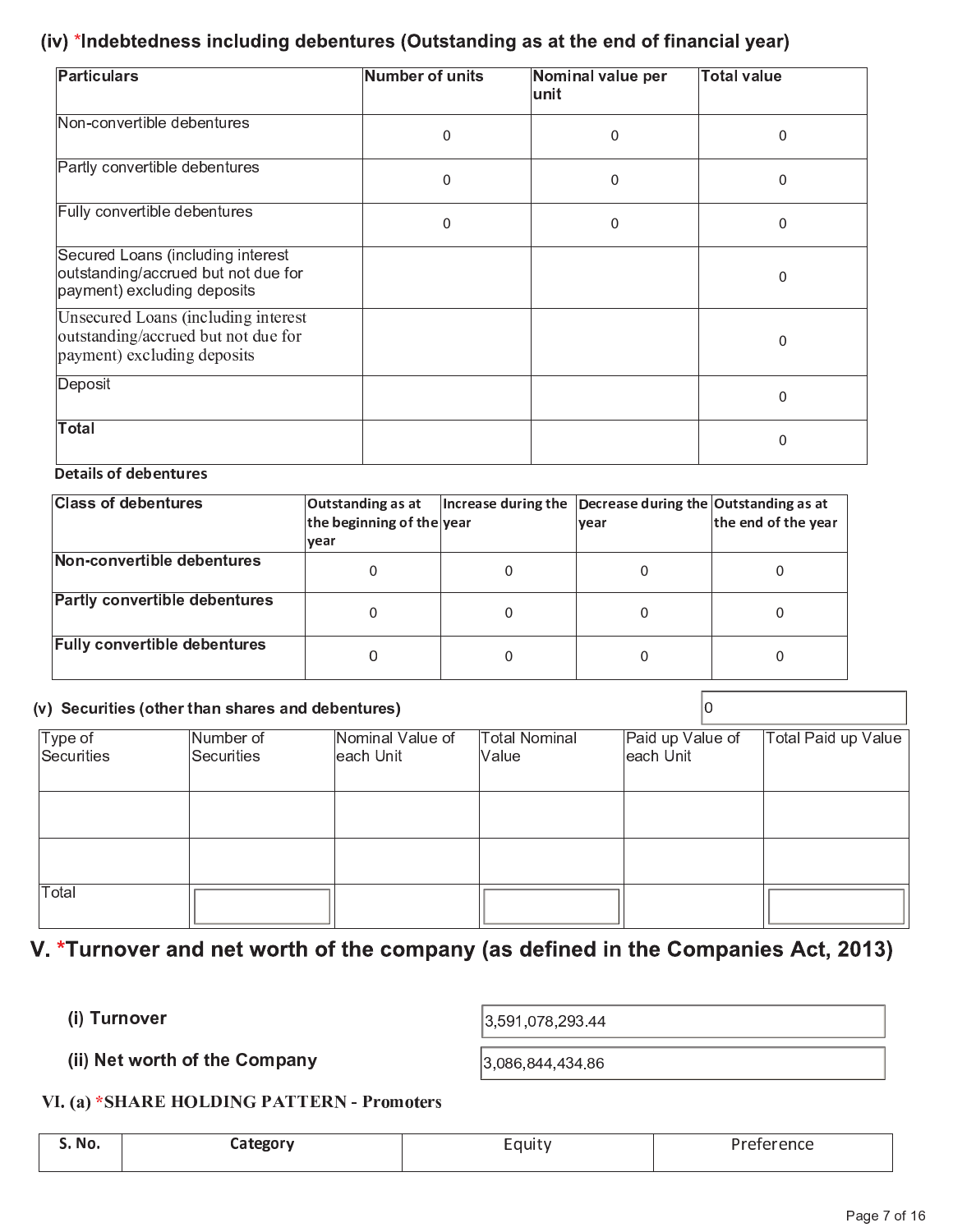|                  |                                                | <b>Number of shares</b> | Percentage       | <b>Number of shares</b> | Percentage  |
|------------------|------------------------------------------------|-------------------------|------------------|-------------------------|-------------|
| $\overline{1}$ . | Individual/Hindu Undivided Family              |                         |                  |                         |             |
|                  | $(i)$ Indian                                   | $\mathbf 0$             | $\mathbf 0$      | $\boldsymbol{0}$        |             |
|                  | (ii) Non-resident Indian (NRI)                 | $\boldsymbol{0}$        | $\mathbf 0$      | $\mathbf 0$             |             |
|                  | (iii) Foreign national (other than NRI)        | $\mathbf 0$             | $\,0\,$          | $\mathbf 0$             |             |
| 2.               | Government                                     |                         |                  |                         |             |
|                  | (i) Central Government                         | 74,641,681              | 87.03            | $\mathbf 0$             |             |
|                  | (ii) State Government                          | $\mathbf 0$             | $\mathbf 0$      | $\mathbf 0$             |             |
|                  | (iii) Government companies                     | $\pmb{0}$               | $\pmb{0}$        | $\mathbf 0$             |             |
| 3.               | Insurance companies                            | $\mathbf 0$             | $\boldsymbol{0}$ | $\mathbf 0$             |             |
| 4.               | <b>Banks</b>                                   | $\pmb{0}$               | $\boldsymbol{0}$ | $\mathsf{O}\xspace$     |             |
| 5.               | <b>Financial institutions</b>                  | $\pmb{0}$               | $\boldsymbol{0}$ | $\boldsymbol{0}$        |             |
| 6.               | Foreign institutional investors                | $\mathbf 0$             | $\,0\,$          | $\mathsf{O}\xspace$     |             |
| 7.               | Mutual funds                                   | $\pmb{0}$               | $\boldsymbol{0}$ | $\mathsf{O}\xspace$     |             |
| 8.               | Venture capital                                | $\mathbf 0$             | $\mathbf 0$      | $\mathbf 0$             |             |
| 9.               | <b>Body corporate</b><br>(not mentioned above) | $\mathbf 0$             | $\mathbf 0$      | $\mathbf 0$             |             |
| 10.              | Others                                         | $\mathbf 0$             | $\mathbf 0$      | $\mathbf 0$             |             |
|                  | <b>Total</b>                                   | 74,641,681              | 87.03            | $\mathbf 0$             | $\mathbf 0$ |
|                  |                                                | $\blacksquare$          |                  |                         |             |

### Total number of shareholders (promoters)

### (b) \*SHARE HOLDING PATTERN - Public/Other than promoters

| S. No. | Category                                | Equity                  |            | Preference       |            |
|--------|-----------------------------------------|-------------------------|------------|------------------|------------|
|        |                                         | <b>Number of shares</b> | Percentage | Number of shares | Percentage |
| 1.     | Individual/Hindu Undivided Family       |                         |            |                  |            |
|        | (i) Indian                              | 1,178,390               | 1.37       | $\Omega$         |            |
|        | (ii) Non-resident Indian (NRI)          | 9,622                   | 0.01       | 0                |            |
|        | (iii) Foreign national (other than NRI) | 0                       | 0          | 0                |            |

 $\vert_1$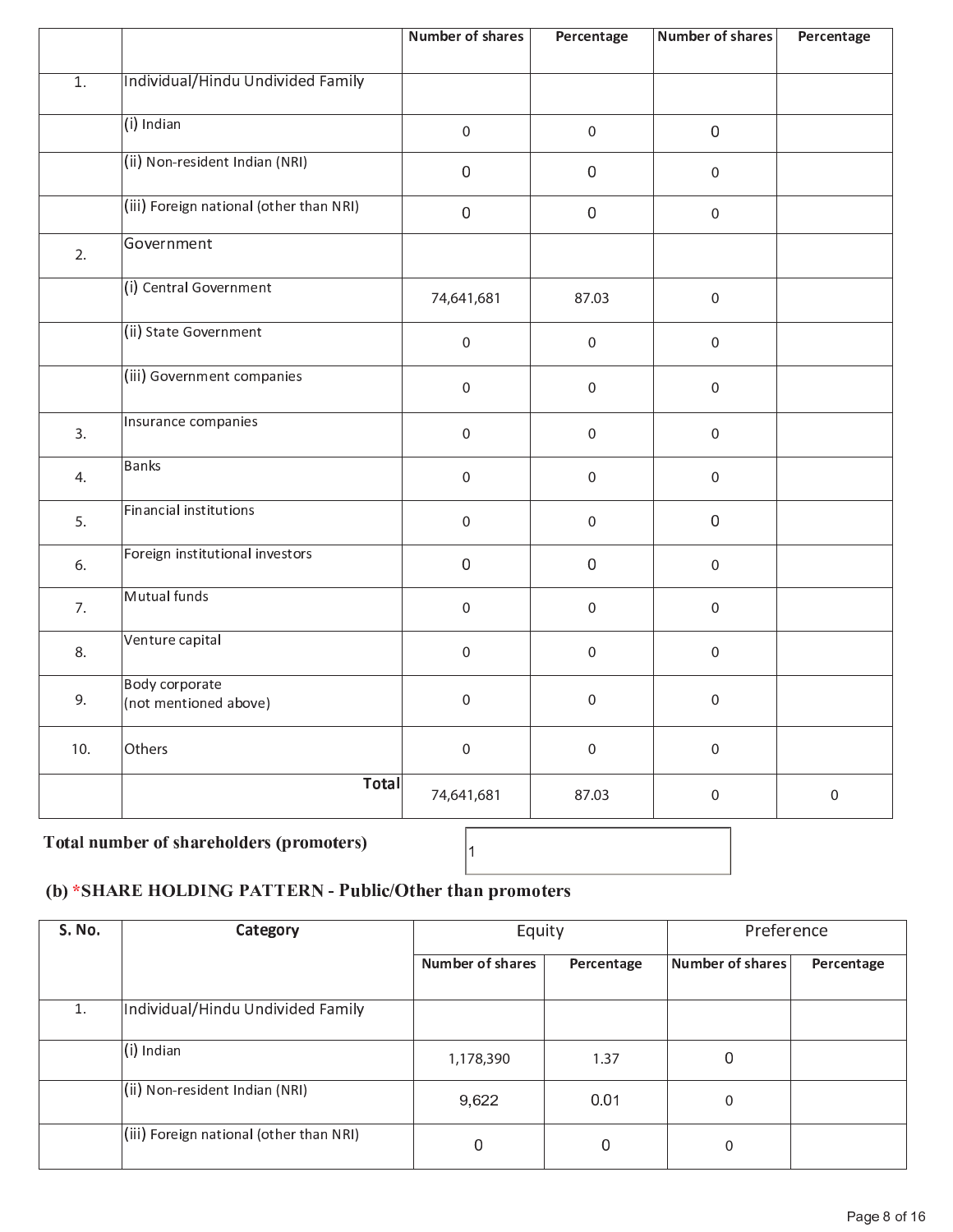| 2.  | Government                              |                  |                  |                  |   |
|-----|-----------------------------------------|------------------|------------------|------------------|---|
|     | (i) Central Government                  | $\boldsymbol{0}$ | $\mathbf 0$      | $\boldsymbol{0}$ |   |
|     | (ii) State Government                   | $\boldsymbol{0}$ | $\boldsymbol{0}$ | $\boldsymbol{0}$ |   |
|     | (iii) Government companies              | $\boldsymbol{0}$ | $\mathbf 0$      | $\boldsymbol{0}$ |   |
| 3.  | Insurance companies                     | $\boldsymbol{0}$ | $\mathbf 0$      | $\boldsymbol{0}$ |   |
| 4.  | <b>Banks</b>                            | $\boldsymbol{0}$ | $\mathbf 0$      | $\boldsymbol{0}$ |   |
| 5.  | Financial institutions                  | 2,894,718        | 3.38             | $\boldsymbol{0}$ |   |
| 6.  | Foreign institutional investors         | $\mathbf 0$      | $\mathbf 0$      | $\boldsymbol{0}$ |   |
| 7.  | Mutual funds                            | $\overline{2}$   | $\mathbf 0$      | $\boldsymbol{0}$ |   |
| 8.  | Venture capital                         | $\boldsymbol{0}$ | $\mathbf 0$      | $\boldsymbol{0}$ |   |
| 9.  | Body corporate<br>(not mentioned above) | 7,029,266        | 8.2              | $\boldsymbol{0}$ |   |
| 10. | Others<br>Clearing Members, IEPF and    | 15,721           | 0.02             | $\boldsymbol{0}$ |   |
|     | <b>Total</b>                            | 11,127,719       | 12.98            | 0                | 0 |

Total number of shareholders (other than promoters)

Total number of shareholders (Promoters+Public/ Other than promoters)

| 12,943 |  |
|--------|--|
| 12,944 |  |

### VII. \*NUMBER OF PROMOTERS, MEMBERS, DEBENTURE HOLDERS (Details, Promoters, Members (other than promoters), Debenture holders)

| <b>Details</b>                    | At the beginning of the year | At the end of the year |
|-----------------------------------|------------------------------|------------------------|
| Promoters                         |                              |                        |
| Members<br>(other than promoters) | 8,291                        | 12,943                 |
| Debenture holders                 | 0                            |                        |

### VIII. DETAILS OF DIRECTORS AND KEY MANAGERIAL PERSONNEL

### (A) \*Composition of Board of Directors

| Category | Number of directors at the<br>beginning of the year |               |           | Number of directors at the end<br>of the year | Percentage of shares held by<br>directors as at the end of year |               |
|----------|-----------------------------------------------------|---------------|-----------|-----------------------------------------------|-----------------------------------------------------------------|---------------|
|          | Executive                                           | Non-executive | Executive | Non-executive                                 | Executive                                                       | Non-executive |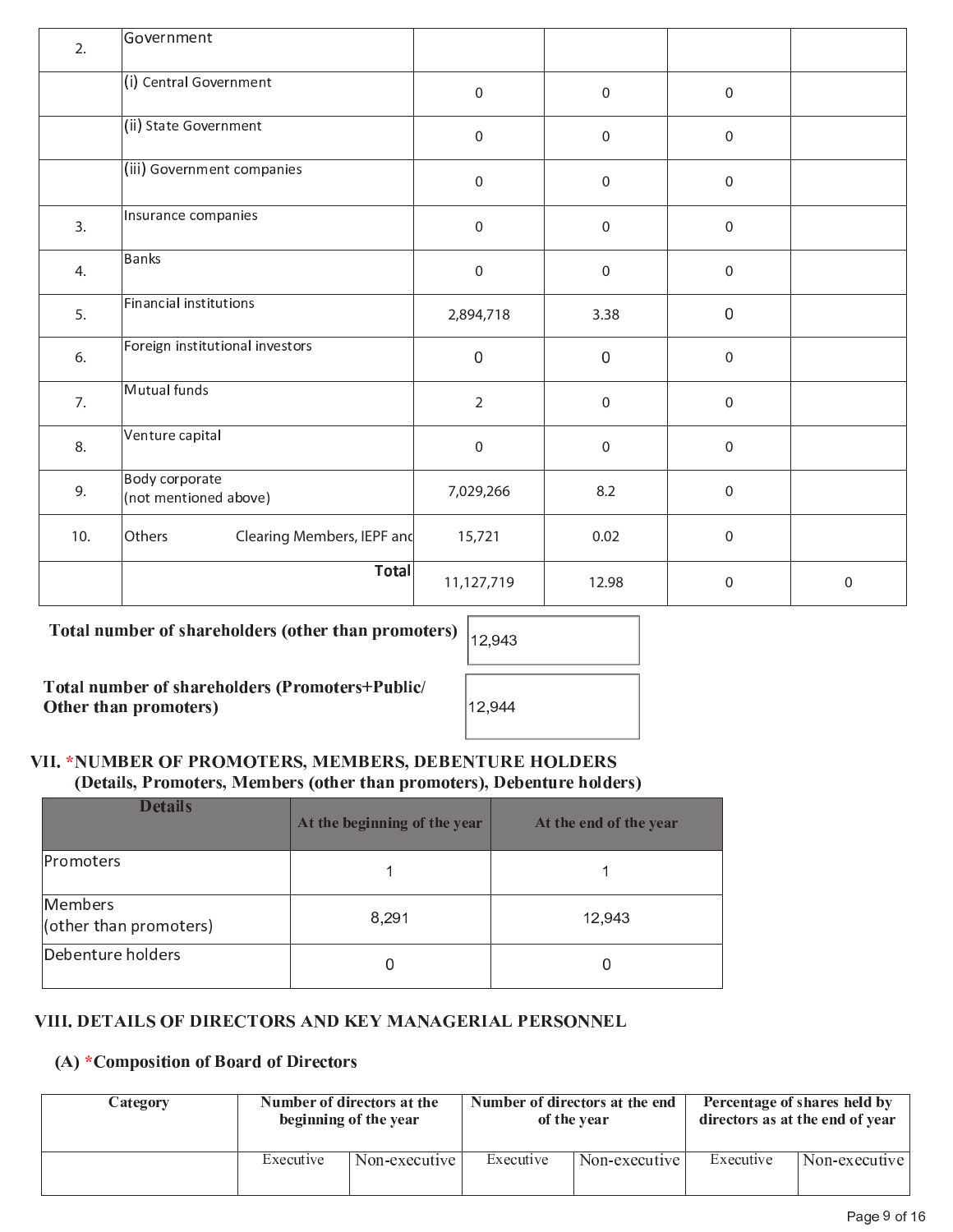| A. Promoter                                 | 3                | $\mathbf 0$    | 3              | $\mathbf 0$      | 0           | $\mathbf 0$      |
|---------------------------------------------|------------------|----------------|----------------|------------------|-------------|------------------|
| <b>B. Non-Promoter</b>                      | $\boldsymbol{0}$ | $\overline{5}$ | $\mathbf 0$    | $\overline{2}$   | $\mathbf 0$ | $\boldsymbol{0}$ |
| $(i)$ Non-Independent                       | $\overline{0}$   | $\mathbf{0}$   | $\mathbf{0}$   | $\mathbf 0$      | $\mathbf 0$ | $\overline{0}$   |
| (ii) Independent                            | $\mathbf 0$      | $\sqrt{5}$     | $\overline{0}$ | $\overline{2}$   | $\mathbf 0$ | $\mathbf 0$      |
| <b>C. Nominee Directors</b><br>representing | 0                | $\overline{2}$ | $\mathbf 0$    | $\overline{2}$   | $\mathbf 0$ | $\mathbf 0$      |
| $(i)$ Banks & FIs                           | $\mathbf 0$      | $\mathbf 0$    | $\mathbf 0$    | $\mathbf 0$      | $\mathbf 0$ | $\mathbf 0$      |
| (ii) Investing institutions                 | $\mathbf 0$      | $\mathbf 0$    | $\mathbf 0$    | $\mathbf 0$      | $\mathbf 0$ | $\boldsymbol{0}$ |
| (iii) Government                            | $\mathbf{0}$     | $\overline{2}$ | $\overline{0}$ | $\overline{2}$   | $\mathbf 0$ | $\mathbf 0$      |
| (iv) Small share holders                    | $\mathbf 0$      | $\mathbf 0$    | $\mathbf 0$    | $\boldsymbol{0}$ | $\mathbf 0$ | $\mathbf 0$      |
| $\overline{(v)$ Others                      | 0                | $\mathbf 0$    | 0              | $\mathbf 0$      | $\mathbf 0$ | $\mathbf 0$      |
| Total                                       | 3                | 7              | 3              | 4                | $\mathbf 0$ | $\mathbf 0$      |

Number of Directors and Key managerial personnel (who is not director) as on the financial year end date  $|8|$ 

### (B) (i) \*Details of directors and Key managerial personnel as on the closure of financial year

| Name                  | DIN/PAN    | Designation         | Number of equity<br>share(s) held | Date of cessation (after closure of<br>financial year: If any) |
|-----------------------|------------|---------------------|-----------------------------------|----------------------------------------------------------------|
| Ganji Kamala Vardhana | 07075723   | Managing Director   | 0                                 |                                                                |
| Piyush Tiwari         | 07194427   | Whole-time directol | 0                                 |                                                                |
| Pradip Kumar Das      | 07448576   | Whole-time directol | $\Omega$                          | 06/05/2020                                                     |
| <b>Rupinder Brar</b>  | 08584254   | Nominee director    | 0                                 |                                                                |
| Rajesh Kumar Chaturve | 02113751   | Nominee director    | 0                                 | 31/05/2020                                                     |
| Paragbhai Manoranjanb | 08195292   | Director            | 0                                 |                                                                |
| Kuttappan Padmakumal  | 06836223   | Director            | 0                                 |                                                                |
| Virendra Kumar Jain   | AAOPJ5695G | Company Secretar    | 0                                 |                                                                |

(ii) Particulars of change in director(s) and Key managerial personnel during the year

 $\vert$ 11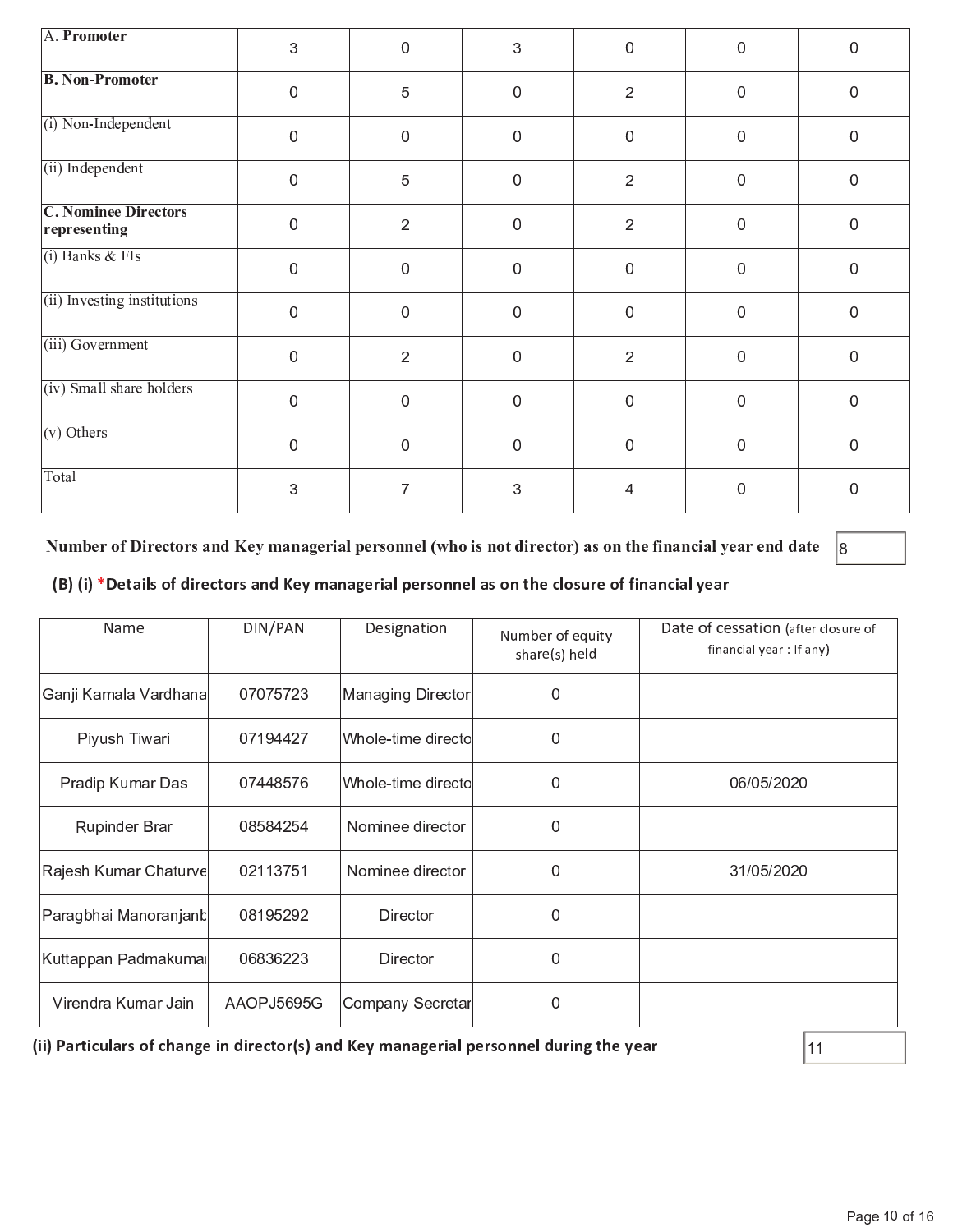| Name                   | DIN/PAN  | Designation at the<br>beginning / during<br>the financial year | Date of appointment/<br>change in designation/<br>cessation | Nature of change (Appointment/<br>Change in designation/ Cessation) |
|------------------------|----------|----------------------------------------------------------------|-------------------------------------------------------------|---------------------------------------------------------------------|
| Dharmendra Singh Gan   | 08299862 | Nominee director                                               | 20/05/2019                                                  | Cessation                                                           |
| Kamala singh           | 08205907 | Director                                                       | 07/06/2019                                                  | Cessation                                                           |
| Rayneet Kaur           | 00225613 | Managing Director                                              | 15/07/2019                                                  | Cessation                                                           |
| Piyush Tiwari          | 07194427 | Managing Director                                              | 15/07/2019                                                  | Change in Designation                                               |
| Ajay swarup            | 06739593 | Director                                                       | 08/08/2019                                                  | Cessation                                                           |
| lKarsanbhai Bhikhabhai | 00287492 | Director                                                       | 08/08/2019                                                  | Cessation                                                           |
| Meenakshi Sharma       | 07576813 | Nominee director                                               | 30/08/2019                                                  | Cessation                                                           |
| Rajesh Kumar Chaturve  | 02113751 | Nominee director                                               | 20/05/2019                                                  | Appointment                                                         |
| <b>Rupinder Brar</b>   | 08584254 | Nominee director                                               | 11/10/2019                                                  | Appointment                                                         |
| Ganji Kamala Vardhana  | 07075723 | Managing Director                                              | 11/11/2019                                                  | Appointment                                                         |
| Piyush Tiwari          | 07194427 | Whole-time directo                                             | 10/11/2019                                                  | Change in Designation                                               |

### \_ \_ \_ \_ \_ \_ \_ \_

### $\bf{5}$   $\bf{6}$   $\bf{6}$   $\bf{7}$  and  $\bf{8}$   $\bf{8}$   $\bf{8}$   $\bf{9}$  and  $\bf{9}$   $\bf{8}$   $\bf{9}$   $\bf{8}$   $\bf{9}$   $\bf{9}$   $\bf{9}$   $\bf{9}$   $\bf{9}$   $\bf{9}$   $\bf{9}$   $\bf{9}$   $\bf{9}$   $\bf{9}$   $\bf{9}$   $\bf{9}$   $\bf{9}$   $\bf{9}$   $\bf{9$

| Number of meetings held       |                 |                                        |                                |                            |  |
|-------------------------------|-----------------|----------------------------------------|--------------------------------|----------------------------|--|
| Type of meeting               | Date of meeting | Total Number of<br>Members entitled to | Attendance                     |                            |  |
|                               |                 | attend meeting                         | Number of members<br>lattended | % of total<br>shareholding |  |
| <b>Annual General Meeting</b> | 16/09/2019      | 8,462                                  | 204                            | 87.04                      |  |

### — — — — — — — — — — — — — —

 $\ddot{\phantom{a}}$  , and  $\ddot{\phantom{a}}$  and  $\ddot{\phantom{a}}$  or  $\ddot{\phantom{a}}$  . The only in  $\ddot{\phantom{a}}$  of  $\ddot{\phantom{a}}$  ,  $\ddot{\phantom{a}}$  ,  $\ddot{\phantom{a}}$  ,  $\ddot{\phantom{a}}$  ,  $\ddot{\phantom{a}}$  ,  $\ddot{\phantom{a}}$  ,  $\ddot{\phantom{a}}$  ,  $\ddot{\phantom{a}}$  ,  $\ddot{\phantom{a}}$  ,  $\ddot{\$ 

p <sup>È</sup>

| S.No. | Date of meeting | Total Number of directors<br>associated as on the date<br>of meeting | Attendance                       |                 |  |
|-------|-----------------|----------------------------------------------------------------------|----------------------------------|-----------------|--|
|       |                 |                                                                      | Number of directors<br>lattended | % of attendance |  |
|       | 30/05/2019      | 10                                                                   | 8                                | 80              |  |
| ົ     | 22/07/2019      |                                                                      |                                  | 875             |  |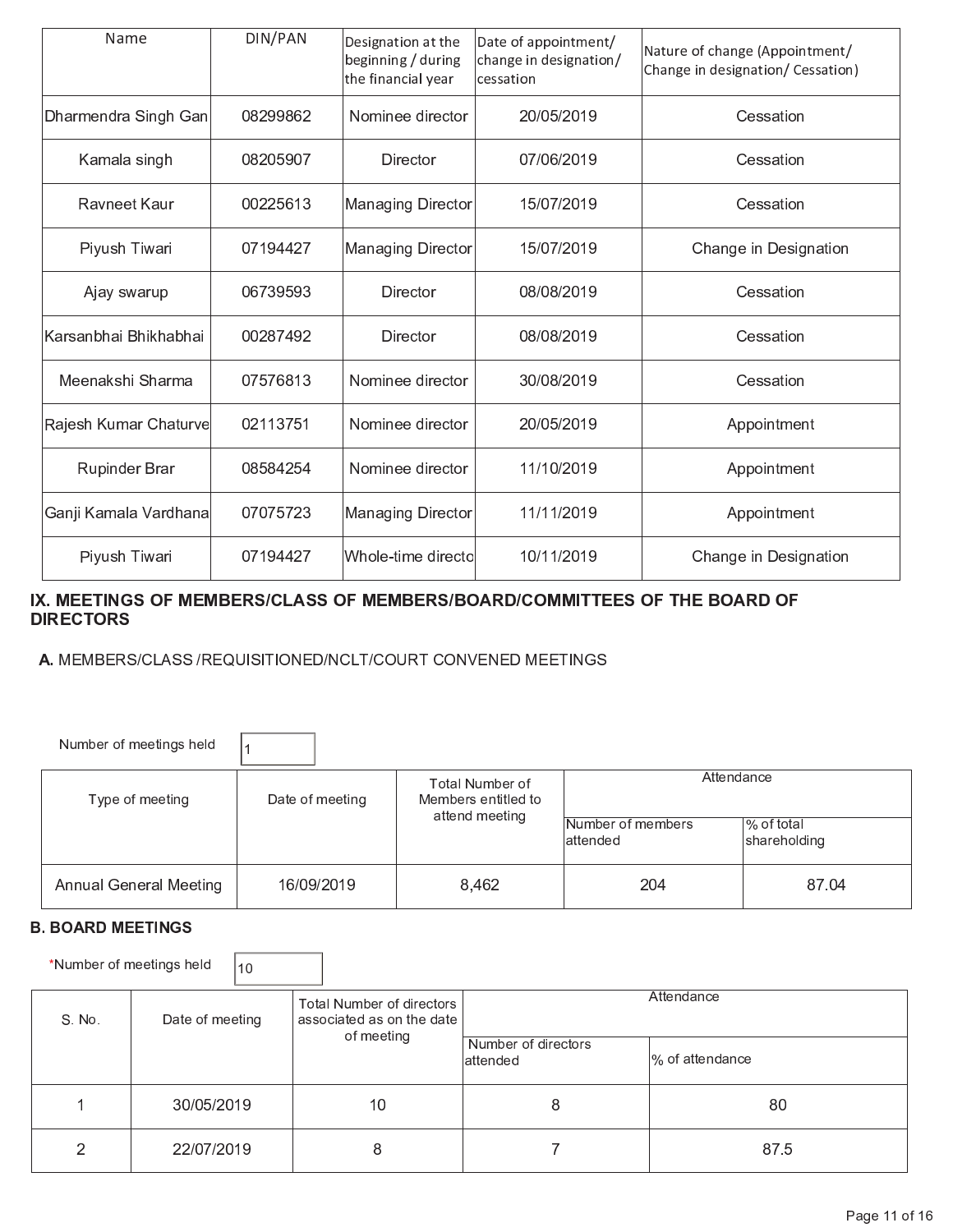| S. No.           | Date of meeting | Total Number of directors<br>associated as on the date                  | Attendance                      |                 |  |  |
|------------------|-----------------|-------------------------------------------------------------------------|---------------------------------|-----------------|--|--|
|                  |                 | of meeting<br>6<br>5<br>6<br>$\overline{7}$<br>7<br>$\overline{7}$<br>7 | Number of directors<br>attended | % of attendance |  |  |
| $\sqrt{3}$       | 14/08/2019      |                                                                         | $6\,$                           | 100             |  |  |
| $\overline{4}$   | 16/09/2019      |                                                                         | 5                               | 100             |  |  |
| 5                | 16/10/2019      |                                                                         | 6                               | 100             |  |  |
| $\,6\,$          | 14/11/2019      |                                                                         | 5                               | 7143            |  |  |
| $\overline{7}$   | 12/12/2019      |                                                                         | 5                               | 7143            |  |  |
| 8                | 03/01/2020      |                                                                         | 6                               | 85.71           |  |  |
| $\boldsymbol{9}$ | 13/02/2020      |                                                                         | 5                               | 71 43           |  |  |
| 10               | 25/02/2020      | 7                                                                       | 5                               | 71.43           |  |  |

#### **C. COMMITTEE MEETINGS**

Number of meetings held

 $14$ Attendance **Total Number** Type of S. No. meeting of Members as Date of meeting on the date of Number of members % of attendance the meeting attended  $\mathbf{1}$ Audit Committ 30/05/2019 |4  $\overline{c}$ 50  $\overline{2}$ l4 Audit Committ 22/07/2019  $\mathbf{3}$ 75  $\sqrt{3}$ Audit Committe 14/08/2019 3  $\mathbf{3}$ 100  $\overline{4}$ 3  $\sqrt{3}$ Audit Committe 16/09/2019 100  $\overline{5}$ 3 Audit Committe 14/11/2019  $\overline{2}$ 66.67 3  $6\phantom{1}6$ Audit Committe 03/01/2020  $\overline{2}$ 66.67  $\overline{7}$ Audit Committ 13/02/2020 3  $\sqrt{3}$ 100 3  $\,8\,$  $\mathbf{3}$ Nomination & 14/08/2019 100 3  $\mathbf{3}$  $\overline{9}$ Nomination & 16/10/2019 100 CSR & SD Col 16/09/2019 3  $10$  $\mathbf{3}$ 100

### **D. \*ATTENDANCE OF DIRECTORS**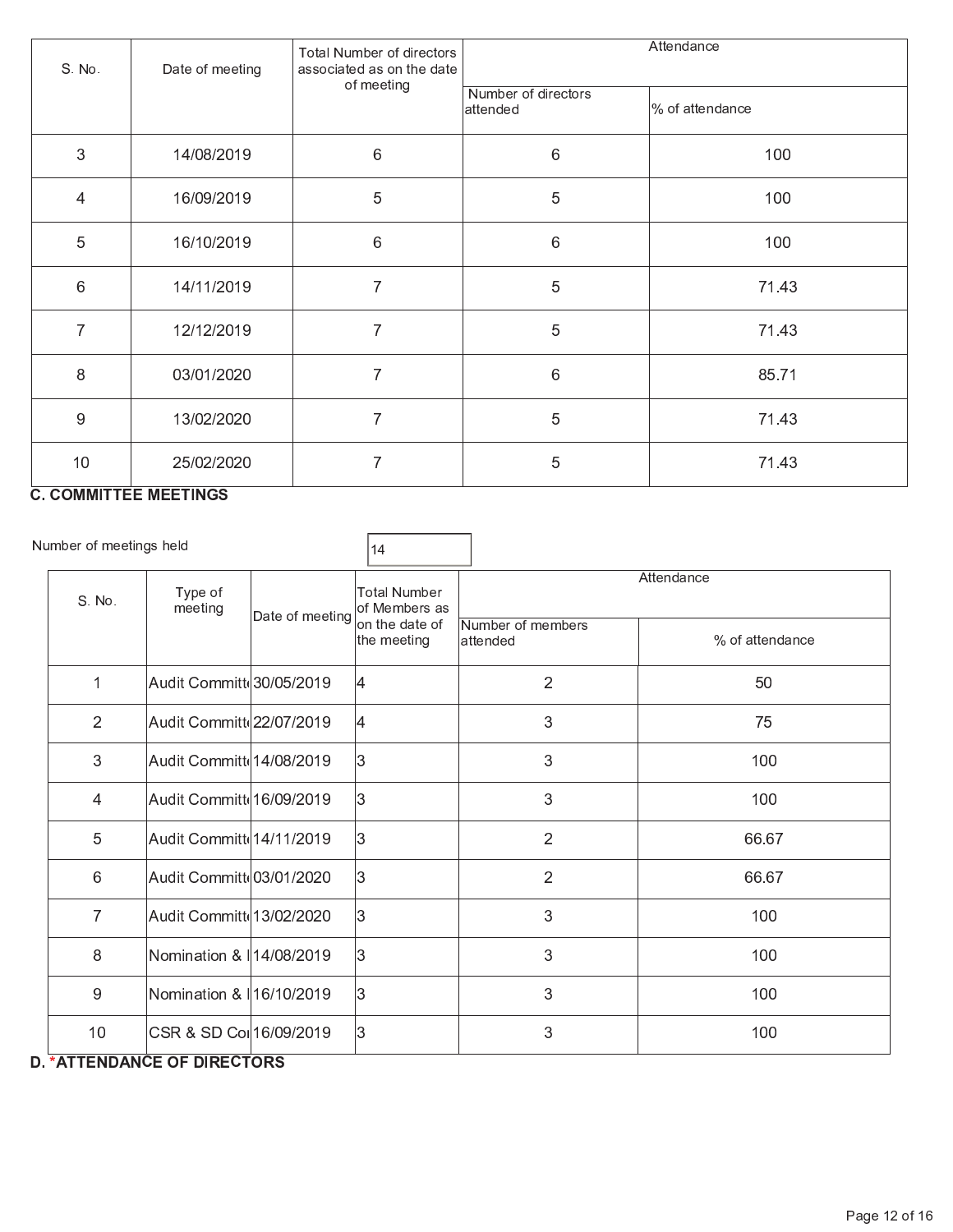|                |                         | <b>Board Meetings</b>                                 |                 |                      | <b>Committee Meetings</b>                             |          |                      | Whether<br>attended AGM |  |
|----------------|-------------------------|-------------------------------------------------------|-----------------|----------------------|-------------------------------------------------------|----------|----------------------|-------------------------|--|
| S.<br>No.      | Name<br>of the director | Number of<br>Meetings which Number of<br>director was | Meetings        | $%$ of<br>attendance | Number of<br>Meetings which Number of<br>director was | Meetings | $%$ of<br>attendance | held on                 |  |
|                |                         | lentitled to<br>lattend                               | attended        |                      | lentitled to<br>lattend                               | attended |                      | 30/12/2020              |  |
|                |                         |                                                       |                 |                      |                                                       |          |                      | (Y/N/NA)                |  |
| $\overline{1}$ | Ganji Kamala            | 5                                                     | $\overline{4}$  | 80                   | 1                                                     | 1        | 100                  | Not Applicable          |  |
| $\overline{2}$ | Piyush Tiwari           | 10                                                    | 10 <sup>°</sup> | 100                  | $\overline{4}$                                        | 4        | 100                  | Yes                     |  |
| 3              | Pradip Kumar            | 10                                                    | 10 <sup>°</sup> | 100                  | 3                                                     | 3        | 100                  | Yes                     |  |
| 4              | Rupinder Brar           | 6                                                     | $\overline{2}$  | 33.33                | 1                                                     | 1        | 100                  | Not Applicable          |  |
| 5              | Rajesh Kumar            | 10                                                    | $\overline{7}$  | 70                   | $\overline{7}$                                        | 4        | 57.14                | Yes                     |  |
| $\,6$          | Paragbhai Ma            | 10                                                    | 8               | 80                   | 12                                                    | 11       | 91.67                | Yes                     |  |
| $\overline{7}$ | ∣Kuttappan Paվ          | 10                                                    | 8               | 80                   | 12                                                    | 10       | 83.33                | Yes                     |  |

## X. \*REMUNERATION OF DIRECTORS AND KEY MANAGERIAL PERSONNEL

 $\Box$  Nil

|                | Number of Managing Director, Whole-time Directors and/or Manager whose remuneration details to be entered |                  |              |            |                               |         |           |                 |  |
|----------------|-----------------------------------------------------------------------------------------------------------|------------------|--------------|------------|-------------------------------|---------|-----------|-----------------|--|
| S. No.         | Name                                                                                                      | Designation      | Gross Salary | Commission | Stock Option/<br>Sweat equity |         | Others    | Total<br>Amount |  |
|                | Ravneet Kaur                                                                                              | ∣Managing Direcl | 886,942      |            |                               |         |           | 886,942         |  |
| $\overline{2}$ | Ganji Kamala Vardh Managing Direct                                                                        |                  | 1,356,596    |            |                               |         |           | 1,356,596       |  |
| 3              | Piyush Tiwari                                                                                             | Whole Time Dird  | 3,606,172    |            |                               |         | 900,509   | 4,506,681       |  |
| 4              | Pradip Kumar Das   Whole Time Dire                                                                        |                  | 3,062,322    |            |                               | 851,575 |           | 3,913,897       |  |
|                | Total                                                                                                     |                  | 8,912,032    |            | 0                             |         | 1,752,084 | 10,664,116      |  |
|                | Number of CEO, CFO and Company secretary whose remuneration details to be entered                         |                  |              |            |                               |         |           |                 |  |
| S. No.         | Name                                                                                                      | Designation      | Gross Salary | Commission | Stock Option/<br>Sweat equity | Others  |           | Total<br>Amount |  |
| 1              | Virendra Kumar JailCompany Secre                                                                          |                  | 2,171,115    |            |                               | 215,025 |           | 2,386,140       |  |
|                | Total                                                                                                     |                  | 2,171,115    |            |                               | 215,025 |           | 2,386,140       |  |
|                | Number of other directors whose remuneration details to be entered                                        |                  |              |            |                               |         | 15        |                 |  |

| S. No. | Name | Designation | Gross Salary | Commission | Stock Option/<br>Sweat equity | Others | Total<br>Amount |
|--------|------|-------------|--------------|------------|-------------------------------|--------|-----------------|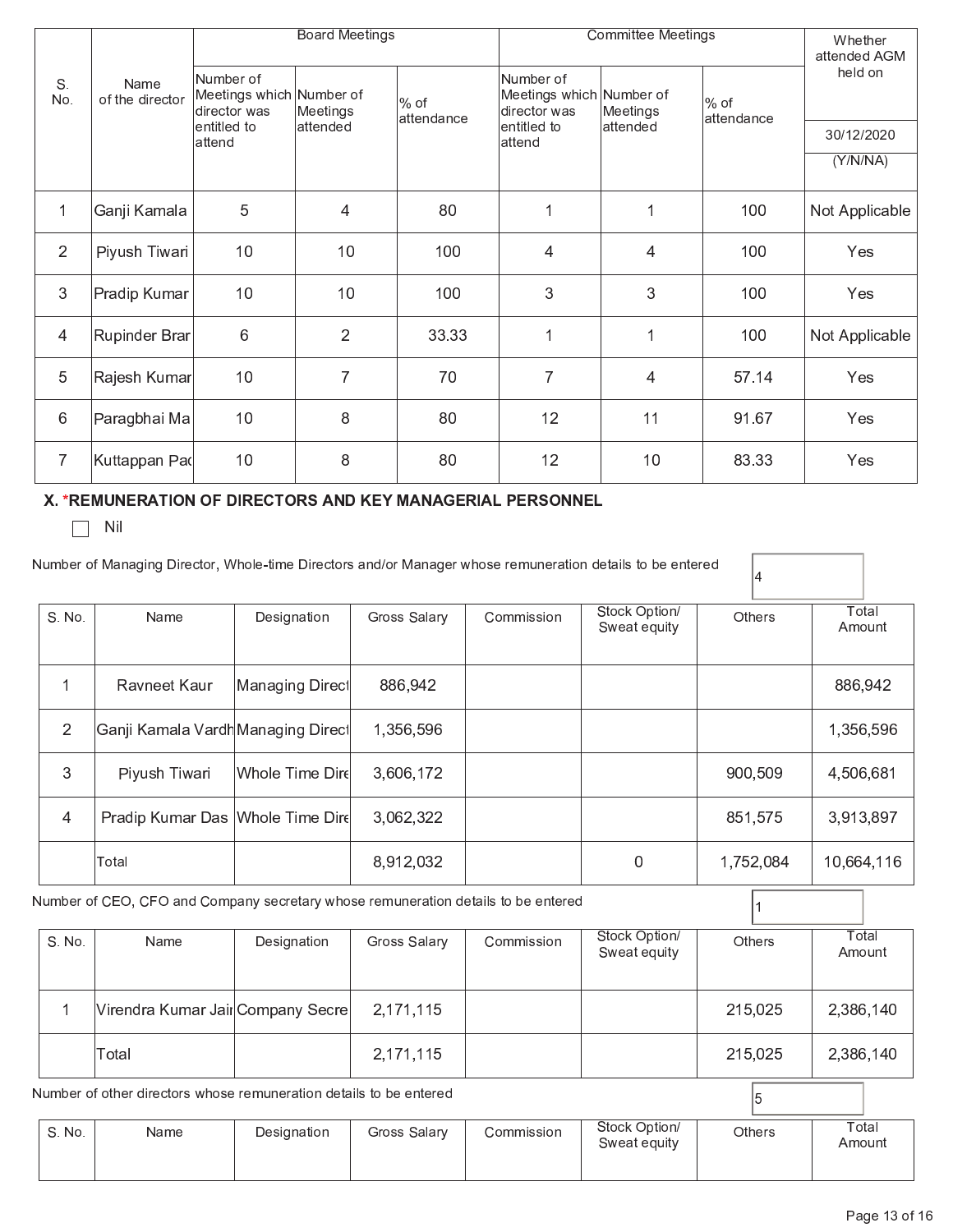| S. No.               | Name                               | Designation     | Gross Salary | Commission | Stock Option/<br>Sweat equity | <b>Others</b> | Total<br>Amount |
|----------------------|------------------------------------|-----------------|--------------|------------|-------------------------------|---------------|-----------------|
| $\blacktriangleleft$ | Karsanbhai Bhikhat Independent Dir |                 | 0            |            |                               | 30,000        | 30,000          |
| $\overline{2}$       | Ajay Swarup                        | Independent Dir | $\mathbf 0$  |            |                               | 30,000        | 30,000          |
| 3                    | K. Padmakumar                      | Independent Dir | $\mathbf 0$  |            |                               | 109,000       | 109,000         |
| $\overline{4}$       | Paragbhai M. Sheth Independent Dir |                 | $\mathbf 0$  |            |                               | 116,000       | 116,000         |
| 5                    | Kamala Singh                       | Independent Dir | $\mathbf 0$  |            |                               | 10,000        | 10,000          |
|                      | Total                              |                 | 0            | 0          | 0                             | 295,000       | 295,000         |

#### XI. MATTERS RELATED TO CERTIFICATION OF COMPLIANCES AND DISCLOSURES

| * A. Whether the company has made compliances and disclosures in respect of applicable $\odot$ Yes | $\bigcirc$ No |  |
|----------------------------------------------------------------------------------------------------|---------------|--|
| provisions of the Companies Act, 2013 during the year                                              |               |  |

B. If No, give reasons/observations

#### XII. PENALTY AND PUNISHMENT - DETAILS THEREOF

#### (A) DETAILS OF PENALTIES / PUNISHMENT IMPOSED ON COMPANY/DIRECTORS /OFFICERS  $\boxtimes$ **Nil**

| Name of the<br>company/ directors/ Authority<br>lofficers | Name of the court/<br>Iconcerned | <b>IDate of Order</b> | Name of the Act and<br>section under which<br>penalised / punished | Details of penalty/<br> punishment | Details of appeal (if any)<br>including present status |
|-----------------------------------------------------------|----------------------------------|-----------------------|--------------------------------------------------------------------|------------------------------------|--------------------------------------------------------|
|                                                           |                                  |                       |                                                                    |                                    |                                                        |

#### (B) DETAILS OF COMPOUNDING OF OFFENCES  $\boxtimes$  Nil

| Name of the<br>company/directors/<br>lofficers | Name of the court/<br>lconcerned<br>Authority | IDate of Order | Name of the Act and<br>section under which<br>offence committed | Particulars of<br>loffence | Amount of compounding (in<br>Rupees) |
|------------------------------------------------|-----------------------------------------------|----------------|-----------------------------------------------------------------|----------------------------|--------------------------------------|
|                                                |                                               |                |                                                                 |                            |                                      |

XIII. Whether complete list of shareholders, debenture holders has been enclosed as an attachment

 $\odot$  Yes  $\odot$  No

#### XIV. COMPLIANCE OF SUB-SECTION (2) OF SECTION 92, IN CASE OF LISTED COMPANIES

In case of a listed company or a company having paid up share capital of Ten Crore rupees or more or turnover of Fifty Crore rupees or more, details of company secretary in whole time practice certifying the annual return in Form MGT-8.

Name

Sh. Jalaj Srivastav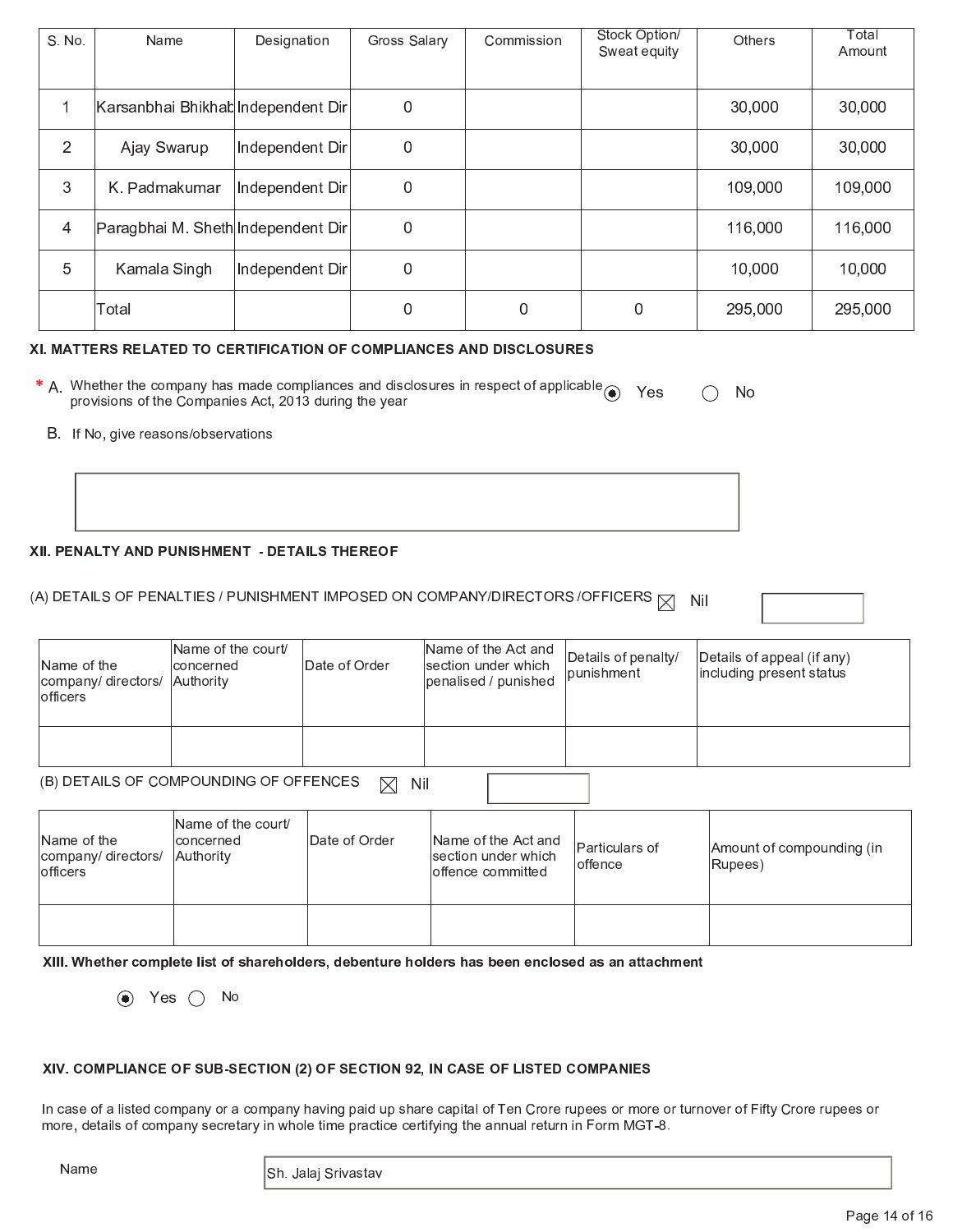Whether associate or fellow

Associate  $\bigcirc$ Fellow

Certificate of practice number

| -<br>- |  |  |
|--------|--|--|
|--------|--|--|

#### I/We certify that:

(a) The return states the facts, as they stood on the date of the closure of the financial year aforesaid correctly and adequately. (b) Unless otherwise expressly stated to the contrary elsewhere in this Return, the Company has complied with all the provisions of the Act during the financial year.

#### **Declaration**

I am Authorised by the Board of Directors of the company vide resolution no...

| dated | 25/04/2007 |
|-------|------------|

(DD/MM/YYYY) to sign this form and declare that all the requirements of the Companies Act, 2013 and the rules made thereunder in respect of the subject matter of this form and matters incidental thereto have been compiled with. I further declare that:

1. Whatever is stated in this form and in the attachments thereto is true, correct and complete and no information material to the subject matter of this form has been suppressed or concealed and is as per the original records maintained by the company.

23

 $2.$ All the required attachments have been completely and legibly attached to this form.

#### Note: Attention is also drawn to the provisions of Section 447, section 448 and 449 of the Companies Act, 2013 which provide for punishment for fraud, punishment for false statement and punishment for false evidence respectively.

#### To be digitally signed by

Director



07194427

DIN of the director

VIRENDRA Digitally signed by KIMAR JAIN<br>Date: 2021.02.15<br>16:22:18 +0530 **JAIN** 

⊙ Company Secretary

To be digitally signed by

◯ Company secretary in practice

Membership number

11270

Certificate of practice number